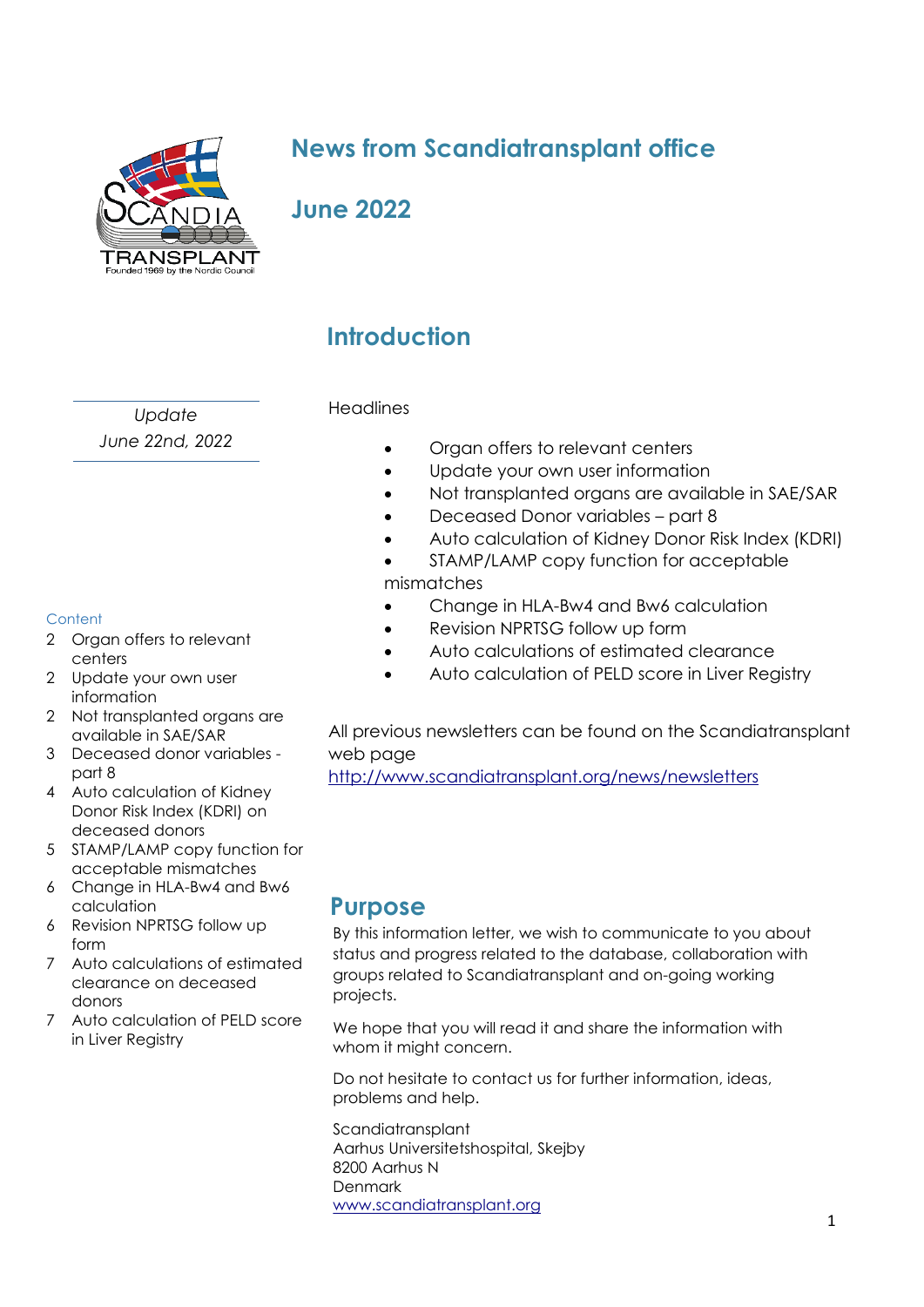### **Organ offers only to relevant centers**

*Limitation on centers receiving organ offers* At the last coordinator meeting, it was decided that organ offers should only be send to relevant centers based on the organ type(s) offered. When you choose to offer an organ to 'All centers', the system automatically only sends the offer to those centers transplanting the specific organ(s).

| Coordination  | <b>Allocation</b>                                   | <b>Payback</b> | <b>Organ offer</b> | Organ QC |                                                                                                              |             |  |
|---------------|-----------------------------------------------------|----------------|--------------------|----------|--------------------------------------------------------------------------------------------------------------|-------------|--|
|               |                                                     |                |                    |          | The fields in this tab should only be filled in, when an organ is to be offered<br>Recipient organization(s) |             |  |
| Send to SCTP: |                                                     | $\checkmark$   |                    |          | Send to others:                                                                                              |             |  |
|               | A: All centers (organ specific)                     |                |                    |          |                                                                                                              |             |  |
|               | P: Visceral and ped. liver centers<br>Right Kidney: |                |                    |          |                                                                                                              | Heart:      |  |
|               |                                                     |                |                    |          | Livel .                                                                                                      |             |  |
|               | Left Kidney:                                        |                |                    |          | Liver-Domino:                                                                                                | Right Lung: |  |
|               | Pancreas:                                           |                |                    |          | Liver-Split:                                                                                                 | Left Lung:  |  |
|               | Intestine:                                          |                |                    |          |                                                                                                              |             |  |

This new feature is limited to offers within Scandiatransplant.

## **Update your own user information**

All users are now able to update selected user information, which includes profession, email, mobile number, department and date of birth.

This option is found under 'My info' as shown below.

| User settings Info |                                     |                   |                |                                 | <b>Back</b> Save Reset | [ANOE-TEST]<br>on v1.4.4<br>Change password<br>My info |
|--------------------|-------------------------------------|-------------------|----------------|---------------------------------|------------------------|--------------------------------------------------------|
| User id: 101511    |                                     |                   |                | Login: ANOE-TEST                |                        | Access                                                 |
|                    | Name: Anne, SCTP office, testbruger |                   | Date of birth: |                                 |                        |                                                        |
| Profession:        |                                     |                   | Department:    |                                 |                        |                                                        |
|                    | Email: anoe@scandiatransplant.org   |                   | Mobile:        |                                 |                        |                                                        |
|                    |                                     | Other information |                |                                 |                        |                                                        |
| Center: AR         | Country: DK                         | Timezone: UTC+2   |                | Last login: 2022-06-08 12:10:42 | Resolution: 1536 x 864 |                                                        |

If your department information is missing from the list, then please contact the office and the information will be added.

### **Not transplanted organs are displayed in SAE/SAR**

Organs procured but not transplanted are now visible under Donation in SAE/SAR and can be chosen as involved in incident.

| <b>Description</b><br><b>Event/reaction</b><br><b>Donation</b> |                                     |                      |                |  |  |  |  |  |
|----------------------------------------------------------------|-------------------------------------|----------------------|----------------|--|--|--|--|--|
| Occurence                                                      |                                     | Specify              |                |  |  |  |  |  |
| n                                                              |                                     |                      |                |  |  |  |  |  |
| After selecting donor, please save to get list of recipients   |                                     |                      |                |  |  |  |  |  |
| Donor: ID:<br>Country:<br>Age:                                 | , Sex: Male, AB0: A, Type: Deceased |                      |                |  |  |  |  |  |
| Scandianumber<br>Involved in incident                          |                                     | Treatment type       | Tx center code |  |  |  |  |  |
| $\implies$                                                     |                                     | ΚI                   | HE: Helsinki   |  |  |  |  |  |
| $\Rightarrow$                                                  |                                     | KI                   | HE: Helsinki   |  |  |  |  |  |
| $\Rightarrow$                                                  |                                     | u                    | HE: Helsinki   |  |  |  |  |  |
|                                                                | <b>Organs not used</b>              |                      |                |  |  |  |  |  |
| Organs not used                                                |                                     |                      |                |  |  |  |  |  |
| Treatment type                                                 | Cause not used                      | Involved in incident |                |  |  |  |  |  |
| $\Rightarrow$ HE                                               | <b>Used for Homograft</b>           |                      |                |  |  |  |  |  |
|                                                                | <b>Organs Exported</b>              |                      |                |  |  |  |  |  |
| Involved in incident                                           | Organ type                          | <b>Exported</b> to   |                |  |  |  |  |  |

*Additional information added in SAE/SAR*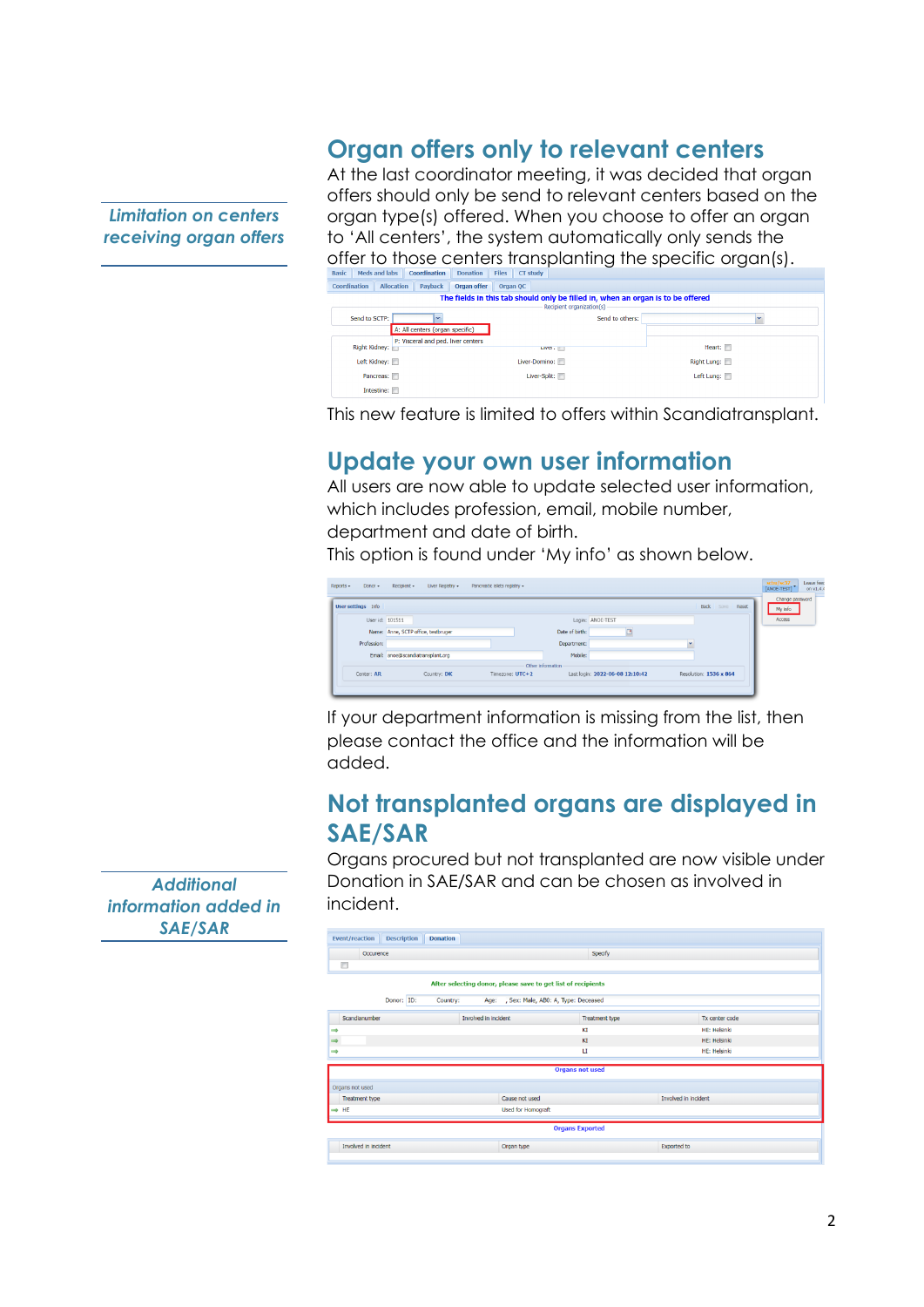# **Deceased donor variables – part 8**

#### **Replacement of Progress bar, Donation after, AB0 blood group and Rhesus D**

The above-mentioned fields have been moved so that the Progress bar is now placed at the very top, and the Donation after, AB0 blood group and Rhesus D have been moved to the header. The replacement means that these fields will now be visible no matter which tab you are currently on.

| <b>Deceased donor registration</b> Info | Procedure status:                                                  | 9: Donor operation started (90%) |                             | <b>Back</b> Save <b>Reset Print</b> Preview offer Send offer |  |  |  |  |  |  |
|-----------------------------------------|--------------------------------------------------------------------|----------------------------------|-----------------------------|--------------------------------------------------------------|--|--|--|--|--|--|
| Donor number: 99063                     |                                                                    |                                  |                             | Sex: M: Male<br>×.                                           |  |  |  |  |  |  |
| Hospitalized in: DK: Denmark            |                                                                    |                                  | Citizenship of: DK: Denmark |                                                              |  |  |  |  |  |  |
|                                         | Birth-date: 30-Oct-1939                                            | Person Number: [11] 301039       |                             | Age in years at donation: 82                                 |  |  |  |  |  |  |
| Donor name: Name: N.                    |                                                                    |                                  | Temporary ID:               |                                                              |  |  |  |  |  |  |
| Donation after: DBD                     | $\overline{\phantom{a}}$                                           | ABO blood group: 0               |                             | Rhesus D: NEG                                                |  |  |  |  |  |  |
| Meds and labs<br><b>Basic</b>           | Coordination<br><b>Donation</b><br><b>CT study</b><br><b>Files</b> |                                  |                             |                                                              |  |  |  |  |  |  |

#### **Small adjustments in the grid on the front page**

The sorting of donors is again based on donor numbers instead of the procedure status with the highest donor number at the top.

The column "Donation after" has been added to the overview

|                      | eceased donors | <b>Info</b> |                  |              |              |                        |           |                           |              |                   |            |              | Search       | Add new<br>Reset      |
|----------------------|----------------|-------------|------------------|--------------|--------------|------------------------|-----------|---------------------------|--------------|-------------------|------------|--------------|--------------|-----------------------|
|                      |                |             |                  |              |              |                        |           | [Enter search parameters] |              |                   |            |              |              |                       |
|                      |                |             | Donor number:    |              |              | Person number: [       |           |                           |              | Sex:              |            | v            |              |                       |
|                      |                |             | Hospitalized in: |              | $\checkmark$ | Citizenship of:        |           |                           | $\checkmark$ | Procuring center: |            |              | $\checkmark$ |                       |
|                      |                |             | ABO blood group: | $\checkmark$ |              | Rhesus D:              |           | $\checkmark$              |              |                   |            |              |              |                       |
|                      |                |             | Donation after:  | $\checkmark$ |              | Date of (no) donation: |           | ⊡                         |              | ⊡                 |            |              |              |                       |
|                      |                |             | Donor name:      |              |              |                        |           |                           |              |                   |            |              |              |                       |
|                      |                |             | Realized:        |              | $\checkmark$ |                        | Offered:  | $\checkmark$              |              | Donor status:     |            | $\checkmark$ |              |                       |
|                      |                |             |                  |              |              |                        |           |                           |              |                   |            |              |              |                       |
|                      |                |             |                  |              |              |                        |           |                           |              |                   |            |              |              |                       |
|                      |                | Donor nu    | Person n         | <b>Sex</b>   | Hospitaliz   | Procuring              | Responsi  | Donation                  | Date of (    | Donor na          | Realized   | Offered      | Donor st     | Procedur              |
| $\rightarrow$ X      | 99170          |             | 141266           | M: Male      | N: Norway    | OS: Oslo               | OS: Oslo  | <b>CDCD</b>               |              | Name: N.          | P: Potenti |              | P: Potenti   | <b>E: Early call</b>  |
| $\rightarrow$ 3      | 99169          |             | 530925           | F: Female    | S: Sweden    | ML: Malm               | ML: Malm  | $c$ DCD                   |              | Name: N.          | P: Potenti |              | P: Potenti   | : Early call          |
| $\rightarrow x$      | 99168          |             | 801027           | F: Female    | S: Sweden    | ML: Malm               | ML: Malm  | <b>DBD</b>                |              | Name: N.          | P: Potenti |              | P: Potenti   | 5: Death de           |
| $\Rightarrow x$      | 99166          |             | 231273           | M: Male      | SF: Finland  | HE: Helsi              | HE: Helsi | <b>DBD</b>                | 09-Jun-2     | Name: N.          | Y: Yes     | Y: Yes       | U: Utilize   | 9: Donor op           |
| $\rightarrow \infty$ | 99164          |             | 071040           | M: Male      | SF: Finland  | HE: Helsi              | HE: Helsi | <b>DBD</b>                |              | Name: N.          | P: Potenti |              | P: Potenti   | <b>il:</b> Early call |
| $\rightarrow \infty$ | 99163          |             | 620706           | M: Male      | S: Sweden    | ST: Stock              | UP: Upps  | <b>CDCD</b>               | 07-Jun-2     | Name: N.          | N: No      |              | N: No do     | 10: Comple            |
| $\rightarrow$ X      | 99162          |             | 030272           | M: Male      | N: Norway    | OS: Oslo               | OS: Oslo  | <b>DBD</b>                | 08-Jun-2     | Name: N.          | Y: Yes     |              | U: Utilize   | 9: Donor op           |
|                      | 99161          |             | 010157           | F: Female    | DK: Den      | OD: Ode                | OD: Ode   | <b>DRD</b>                | 07-Jun-2     | Name: N.          | Y: Yes     |              | U: Utilize   | <b>10: Complet</b>    |

#### **CVP is now under med current**

CVP has been moved from the 'Gas and vent' tab to the 'Med current' tab.

| <b>Med history</b><br><b>Med current</b> | <b>Infection</b><br>Lab test<br>Gas & vent | <b>HLA</b>                 |     |            |                 |             |              |      |
|------------------------------------------|--------------------------------------------|----------------------------|-----|------------|-----------------|-------------|--------------|------|
|                                          |                                            | Donor medical info current |     |            |                 |             |              |      |
| Current medical history:                 |                                            |                            |     |            |                 |             |              |      |
|                                          |                                            |                            |     |            |                 |             |              |      |
|                                          |                                            |                            |     |            |                 |             |              |      |
| Add new                                  |                                            |                            |     |            |                 | Graph-var.: | $\mathbf{v}$ | Show |
| Date of measurement                      | Systolic blood                             | Diastolic bloo             | MAP | Pulse rate | <b>Diuresis</b> | Temperature | <b>CVP</b>   |      |
|                                          | 114                                        | 59                         | 77  | 95         |                 |             |              |      |
|                                          | 111                                        | 55                         | 77  | 108        |                 | 36.5        |              |      |
|                                          |                                            |                            |     |            |                 |             | 10           |      |

*Relocation of fields*

*Change of sorting*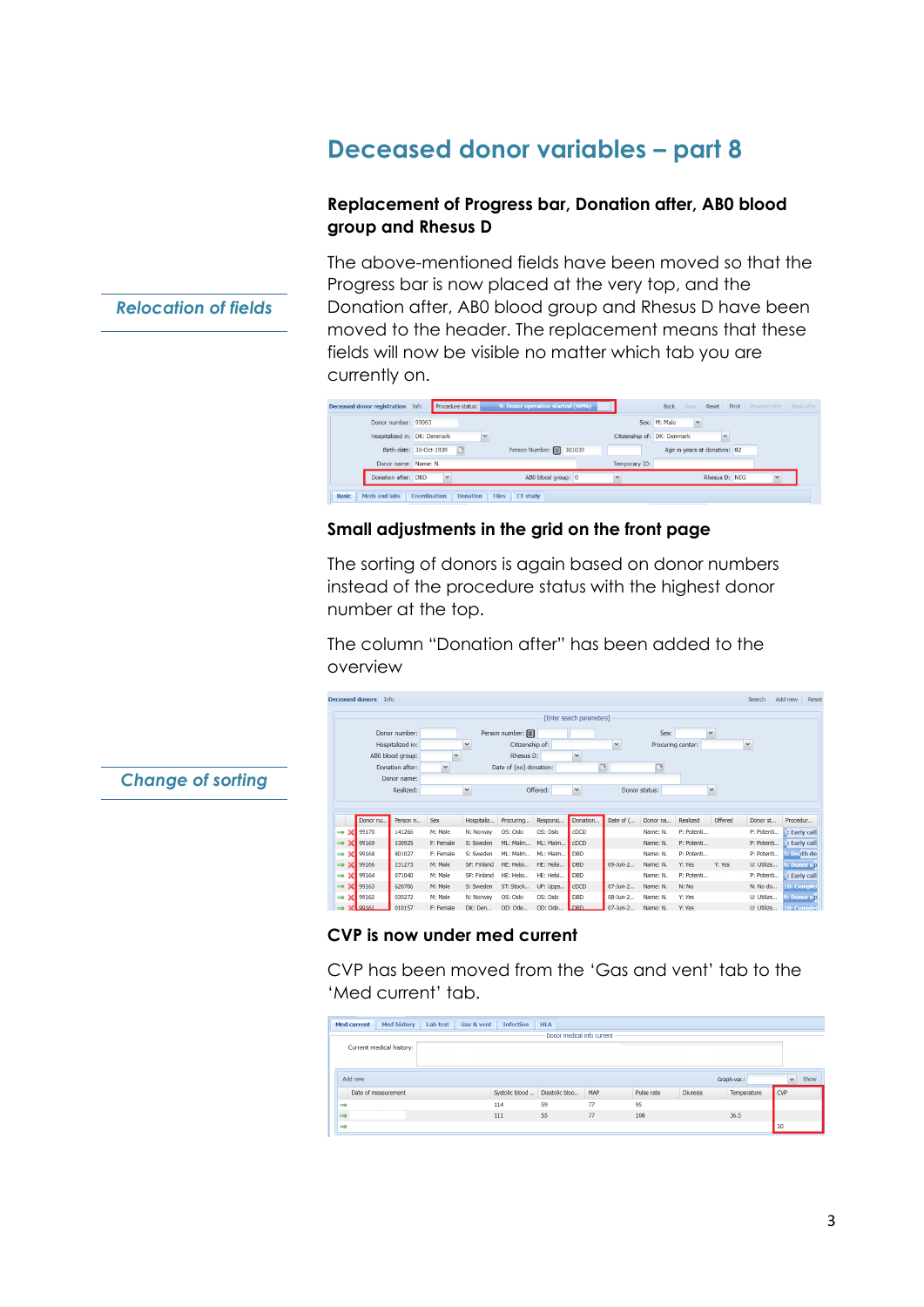#### **Update of check-list(s)**

The check-list in the 'Coordination' tab has been revised and an additional check-list have been added in the 'Organ procurement' tab

#### **Organ allocation**

We have received valuable feedback on this part and have made the following changes:

The approval column has been removed , so only the accept column is left.

The accept status can be changed by the donor center through 'Allocation' and the recipient center can access the same field through the 'Organ offer evaluation pending' menu.

You are able to set more than center as accept = Yes, if more centers are interested in the organ.

The final decision is registered by choosing the center in the 'Final decision' field below the table.

|    | <b>Organ Allocation</b> Info           |                           |            |                           |                                 |               | Back              | Court 1<br>Reset Allocate next |
|----|----------------------------------------|---------------------------|------------|---------------------------|---------------------------------|---------------|-------------------|--------------------------------|
|    |                                        |                           |            | Donor information         |                                 |               |                   |                                |
|    | Donor number: 99095                    |                           |            |                           | Person number:                  |               |                   |                                |
|    | Donor name: Name: N.                   |                           |            |                           | Last changed:                   |               |                   |                                |
|    | Hospitalized in: DK: Denmark           |                           |            |                           | Procuring center: CP: København |               |                   |                                |
|    |                                        |                           |            |                           |                                 |               |                   |                                |
|    | Organ type: LL: Left Lung              | ×                         |            |                           |                                 |               |                   |                                |
|    |                                        |                           |            | <b>Allocation process</b> |                                 |               |                   |                                |
|    | Organ to center                        | Cause                     | Accept     | Refusal                   | Remarks                         |               | Inserted          | Last changed                   |
| V  | TA: Tartu                              | 12: Organ offer rotalist  | N: No      | NR: No suitable recipien  |                                 |               | 15-May-2022 01:32 | 07-Jun-2022 09:40              |
| Ū. | GO; Göteborg                           | 12: Organ offer rotalist  | Y: Yes     |                           |                                 |               | 15-May-2022 01:32 | 07-Jun-2022 09:40              |
| 讱  | HE: Helsinki                           | 12: Organ offer rotalist  | N: No.     | SM: No size match (too    |                                 |               | 15-May-2022 01:32 | 07-Jun-2022 09:40              |
| 韧  | OS: Oslo                               | 12: Organ offer rotalist. | Y: Yes     |                           |                                 |               | 15-May-2022 01:32 | 07-Jun-2022 09:40              |
| 図  | ML: Malmö/Lund                         | 12: Organ offer rotalist  | N: No      | OT: Other, specify        | free text                       |               | 15-May-2022 01:32 | 07-Jun-2022 09:40              |
| E  |                                        |                           | P: Pending |                           |                                 |               |                   |                                |
|    | Final decision, receiving GO: Göteborg | v.                        |            |                           |                                 |               |                   |                                |
|    | centre:                                |                           |            |                           |                                 |               |                   |                                |
|    | Resp. surgeon accepting:               |                           |            |                           |                                 |               |                   |                                |
|    | Comment:                               |                           |            |                           |                                 |               |                   |                                |
|    |                                        |                           |            |                           |                                 |               |                   |                                |
|    |                                        |                           |            | <b>Exchange options</b>   |                                 |               |                   |                                |
|    | Priority -                             | Type [Category]           | Center     | Treatment                 |                                 | Scandianumber | ARO.              | Donornumber                    |
| 38 |                                        | 1 Urgent wl               | OS: Oslo   | LU: Lung                  |                                 | 206601 B      |                   |                                |

### **Auto calculation of Kidney Donor Risk Index (KDRI) on deceased donors**

On all deceased donors in the 'Organ QC' tab KDRI is now auto calculated and displayed.

| Coordination                         | <b>Allocation</b>                               | Payback                       | Organ offer                 | Organ QC |                         |
|--------------------------------------|-------------------------------------------------|-------------------------------|-----------------------------|----------|-------------------------|
|                                      |                                                 |                               |                             |          | Liver QC                |
|                                      |                                                 |                               |                             |          | <b>Paediatric liver</b> |
|                                      |                                                 | Age < $18:$ No (age: 54)      |                             |          |                         |
|                                      |                                                 |                               |                             |          | Splittable liver        |
|                                      |                                                 | Age < $51:$ No (age: 54)      |                             |          |                         |
|                                      |                                                 | BMI < 26: Yes (BMI: 23.8)     |                             |          |                         |
|                                      | Days in $ICU < 4$ : Yes (Days in ICU: 1)        |                               |                             |          |                         |
| ALAT (at admission) < $3*70$<br>U/L: |                                                 |                               | Yes (ALAT at admission: 29) |          |                         |
|                                      | ASAT (at admission) < $3*45$<br>:U/L            |                               | Yes (ASAT at admission: 41) |          |                         |
|                                      | ALAT (latest) < 3*70 U/L:                       | Yes (Latest ALAT: 26)         |                             |          |                         |
|                                      | ASAT (latest) < 3*45 U/L: Yes (Latest ASAT: 34) |                               |                             |          |                         |
|                                      |                                                 |                               |                             |          | Normal liver            |
|                                      |                                                 | Age $\leq 65$ : Yes (age: 54) |                             |          |                         |
|                                      |                                                 |                               |                             |          | Pancreas QC             |
|                                      |                                                 | Age < 51: No (age: 54)        |                             |          |                         |
|                                      |                                                 | BMI < 30: Yes (BMI: 23.8)     |                             |          |                         |
|                                      |                                                 |                               |                             |          | Kidney quality          |
|                                      | KDRI: 1.2994                                    |                               |                             |          |                         |

*Update to Organ Allocation*

#### *Calculation of KDRI*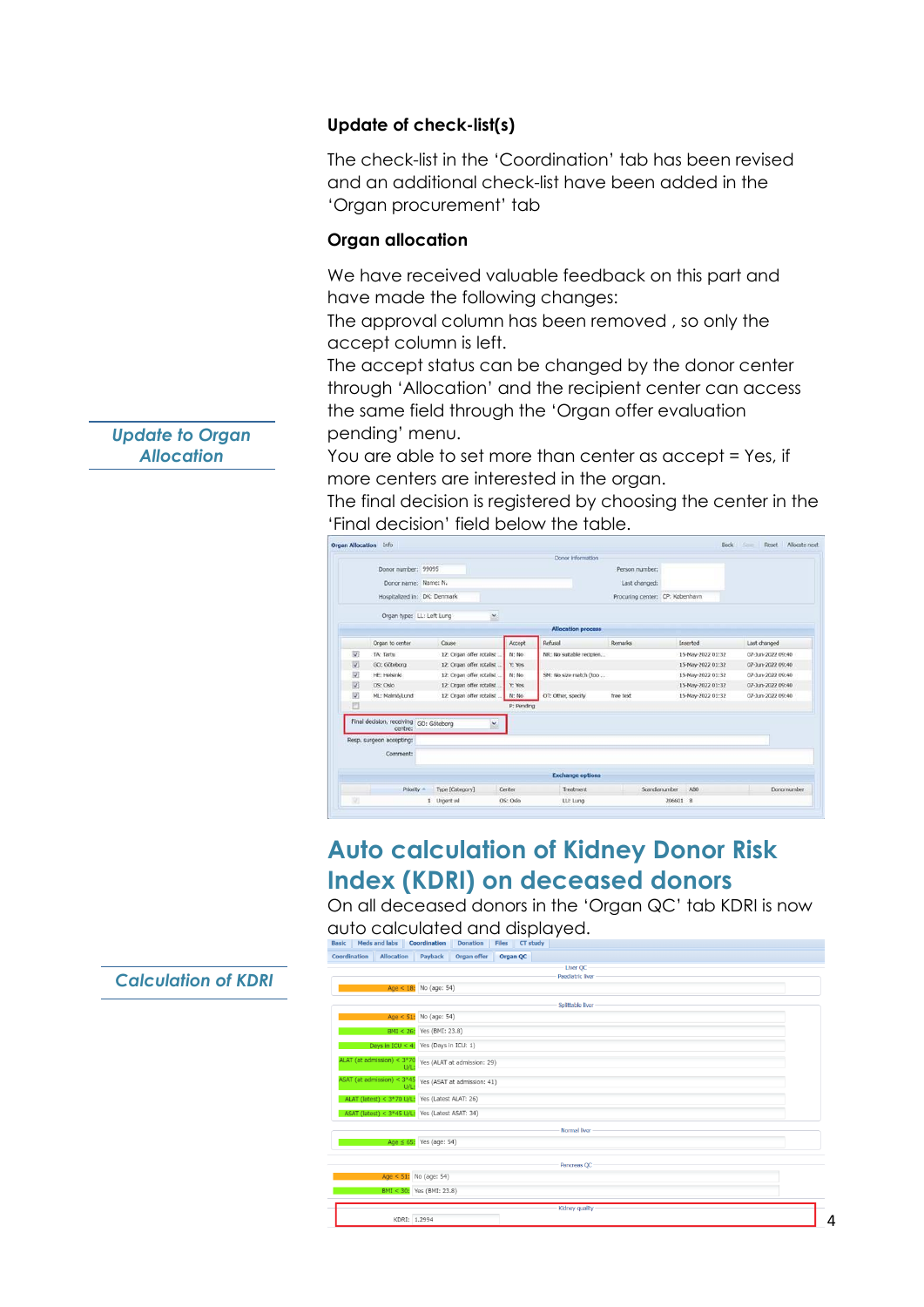# **STAMP/LAMP copy function for acceptable mismatches**

For STAMP/LAMP patients, you are now able to copy acceptable mismatches from one tab to the other clicking the clone button.

Acceptable mismatches will be cloned from the other tab to the current tab. So, if you have entered AM data in the STAMP tab and you want to copy the data to the LAMP tab, you go to the lamp tab and press on the "Clone STAMP" button.

| <b>Specific data</b> | Infection           | LAMP          | <b>LAMP QC</b> | <b>STAMP</b> | <b>STAMP</b> log | <b>STAMP QC</b>       | <b>STAMP AUX</b> | <b>Urgency History</b> | Termination |              |
|----------------------|---------------------|---------------|----------------|--------------|------------------|-----------------------|------------------|------------------------|-------------|--------------|
|                      | Active on LAMP:     |               | v              |              |                  |                       |                  |                        |             |              |
|                      | Date of acceptance: |               |                |              |                  |                       |                  |                        |             |              |
|                      |                     |               |                |              |                  | Acceptable mismatches |                  |                        |             |              |
|                      | HLA-A:              |               |                |              |                  |                       |                  |                        |             | $\checkmark$ |
|                      | HLA-B:              |               |                |              |                  |                       |                  |                        |             | $\checkmark$ |
|                      | HLA-Cw:             |               |                |              |                  |                       |                  |                        |             | $\checkmark$ |
|                      | HLA-DR:             |               |                |              |                  |                       |                  |                        |             | $\checkmark$ |
|                      | HLA-DQ:             |               |                |              |                  |                       |                  |                        |             | $\checkmark$ |
|                      | HLA-DP:             |               |                |              |                  |                       |                  |                        |             | $\checkmark$ |
|                      | HLA-DRB3/4/5:       |               |                |              |                  |                       |                  |                        |             | v            |
|                      | HLA-DQA:            |               |                |              |                  |                       |                  |                        |             | $\checkmark$ |
|                      | HLA-DPA:            |               |                |              |                  |                       |                  |                        |             | $\checkmark$ |
|                      |                     | Calculate all |                |              |                  |                       |                  |                        |             |              |
|                      |                     | Clone STAMP   |                |              |                  |                       |                  |                        |             |              |

Now all the data from the STAMP tab has been transferred to the LAMP tab.

| <b>Specific data</b> | <b>Infection</b>        | LAMP                                       | <b>LAMP QC</b> |  |  |  |  | STAMP STAMP log STAMP QC STAMP Aux Urgency History                                           | <b>Termination</b> |              |
|----------------------|-------------------------|--------------------------------------------|----------------|--|--|--|--|----------------------------------------------------------------------------------------------|--------------------|--------------|
|                      | Active on LAMP:         |                                            |                |  |  |  |  |                                                                                              |                    |              |
|                      | Date of acceptance:     |                                            |                |  |  |  |  |                                                                                              |                    |              |
|                      | Acceptable mismatches   |                                            |                |  |  |  |  |                                                                                              |                    |              |
|                      |                         | HLA-A: 11,36                               |                |  |  |  |  |                                                                                              |                    | $\checkmark$ |
|                      |                         | HLA-B: 14,18,42,48,54,55,64,65,67,73,78,81 |                |  |  |  |  |                                                                                              |                    | $\checkmark$ |
|                      | <b>HLA-Cw:</b>          |                                            |                |  |  |  |  |                                                                                              |                    | v            |
|                      |                         | HLA-DR: 1,7,9,10,14,18,103                 |                |  |  |  |  |                                                                                              |                    | $\checkmark$ |
|                      | HLA-DQ:                 |                                            |                |  |  |  |  |                                                                                              |                    | $\checkmark$ |
|                      |                         |                                            |                |  |  |  |  | HLA-DP: 0101,0201,0301,0501,0601,0901,1001,1101,1301,1401,1501,1701,1801,1901,2001,2301,2801 |                    | $\checkmark$ |
|                      | HLA-DRB3/4/5: 3*03,4*01 |                                            |                |  |  |  |  |                                                                                              |                    | $\checkmark$ |
|                      | <b>HLA-DQA: 02,03</b>   |                                            |                |  |  |  |  |                                                                                              |                    | $\checkmark$ |
|                      |                         | HLA-DPA: 02,03,04                          |                |  |  |  |  |                                                                                              |                    |              |
|                      |                         | Calculate all                              |                |  |  |  |  |                                                                                              |                    |              |
|                      |                         | <b>Clone STAMP</b>                         |                |  |  |  |  |                                                                                              |                    |              |

*Copy function In STAMP/LAMP*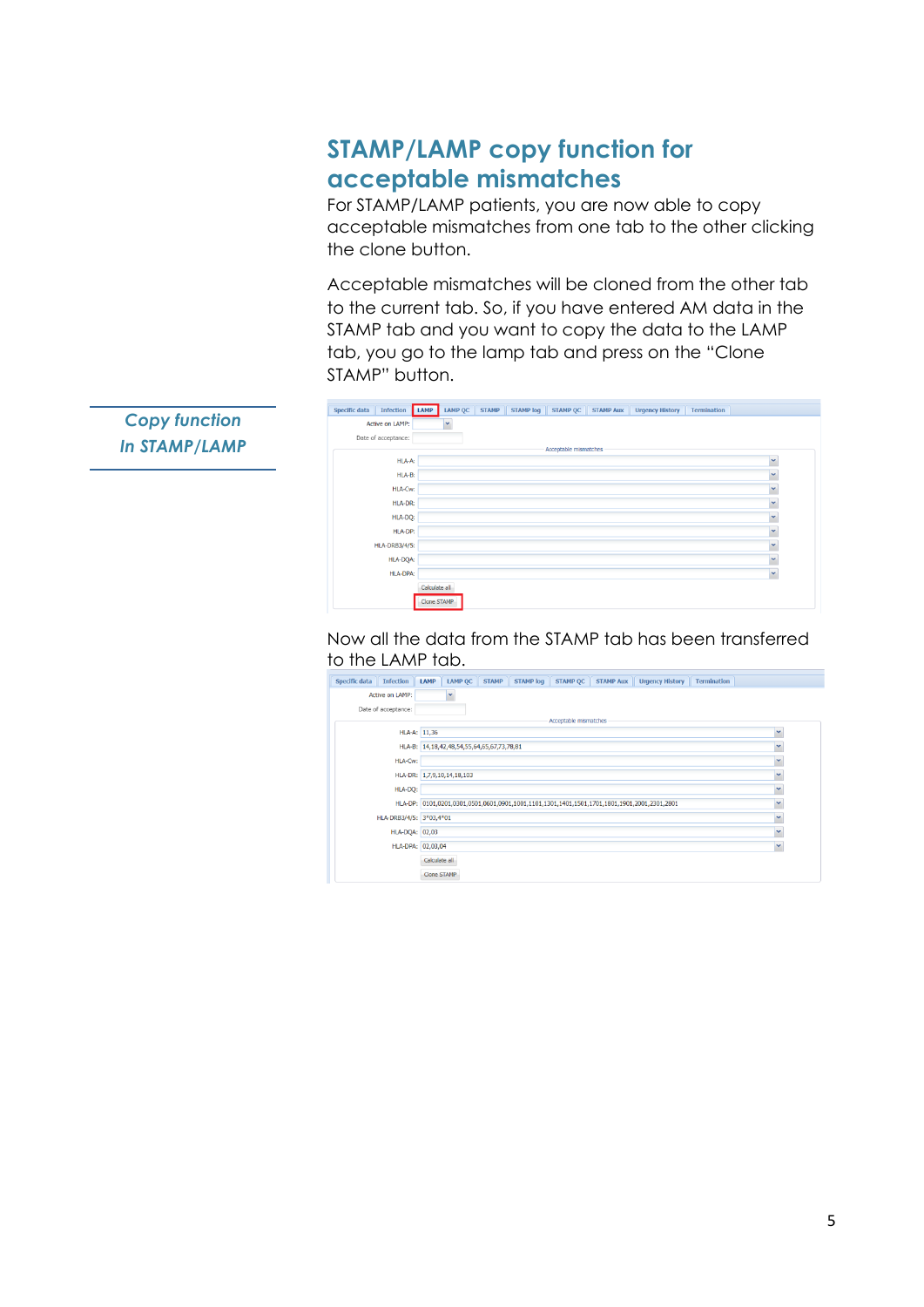### **Change in HLA-Bw4 and Bw6 calculation**

If you wish to have the system to calculate HLA-Bw4/Bw6 based on the HLA type entered, you need to actively click in the 'Calc. Bw' field, otherwise it will not be auto-calculated. If you update the HLA type, you need to click again to recalculate.

| <b>Meds and labs</b><br><b>Basic</b> |                | Coordination |       | <b>Donation</b>      | <b>Files</b>     | CT study       |                                    |                |                          |                      |                |              |                    |              |
|--------------------------------------|----------------|--------------|-------|----------------------|------------------|----------------|------------------------------------|----------------|--------------------------|----------------------|----------------|--------------|--------------------|--------------|
| Med current                          | Med history    | Lab test     |       | Gas & vent           | <b>Infection</b> | <b>HLA</b>     |                                    |                |                          |                      |                |              |                    |              |
| HLA will not be supplied:            |                |              |       |                      |                  |                |                                    |                |                          |                      |                |              |                    |              |
|                                      |                |              |       |                      |                  |                | Serological/serological equivalent |                |                          |                      |                |              |                    |              |
| A:                                   |                |              |       |                      |                  | <b>B:</b>      |                                    |                |                          | $\ddot{\phantom{1}}$ | Bw4/Bw6: w4    | $\checkmark$ |                    |              |
| Cw:                                  |                | v            |       |                      |                  | DR: 17         |                                    | $\checkmark$   |                          | $\checkmark$         | DQ:            | v            |                    |              |
|                                      |                |              |       |                      |                  |                | Genomic                            |                |                          |                      |                |              |                    |              |
| A: 01                                |                | ×            | 02    | $\ddot{\phantom{1}}$ |                  | <b>B:</b> 13   |                                    | v              | 38                       |                      |                | C: 06        | $\checkmark$<br>07 | $\checkmark$ |
| DRB1: 03                             |                | $\checkmark$ | 07    | $\checkmark$         |                  | DRB3/4/5: 3*01 |                                    | $\checkmark$   | 4*01                     |                      | DPA1: 01       |              | $\checkmark$       | $\mathbf{v}$ |
| DPB1: 0401                           |                | ×            |       | v                    |                  | DQA1: 02       |                                    | ×              | 05                       | $\mathbf{v}$         | DQB1: 02       | ×            |                    | ×            |
| Haplotype/CWD alleles:               |                |              |       |                      |                  |                |                                    |                | v                        |                      |                |              |                    |              |
| Comments:                            |                |              |       |                      |                  |                |                                    |                | Calc. Bw: Click to calc. |                      |                |              |                    |              |
|                                      |                |              |       |                      |                  |                | Broad                              |                |                          |                      |                |              |                    |              |
| A: 1                                 | $\overline{c}$ |              | B: 13 |                      | 16               | Cw: 6          |                                    | $\overline{z}$ |                          | DR: 3                | $\overline{z}$ | DQ: 2        |                    |              |

### **Revision NPRTSG follow up form**

At the last NPRTSG meeting it was decided to make more variables in the registry obligatory. In March 2022 an update version of the initial form was implemented and this is now followed by an update of the follow up form where 16 new N/A options have been added

| <b>Status</b><br><b>Basic</b><br>Immunosuppression<br><b>Malignancies</b> | <b>Rejections</b>     |                                 |
|---------------------------------------------------------------------------|-----------------------|---------------------------------|
| Weight: 12.3<br>kg                                                        | Height: 85<br>cm      | µmol/L N/A:<br>P-Creatinine: 31 |
| ml/min/1.73m2 N/A:<br>Value:                                              | <b>GFR</b><br>Method: | Date:                           |
| U alb/creat:<br>mg/g                                                      | mg/mmol N/A:          |                                 |
| U prot/creat:<br>mg/g                                                     | mg/mmol N/A:          |                                 |
| DUprot:                                                                   | $g/l$ N/A:            |                                 |
| mmHg N/A:<br>Syst BT: 89                                                  | Diast BT: 50          | mmHg N/A:                       |
| Hypertension treatment: Y: Yes<br>$\checkmark$                            | No. of drugs: 1       |                                 |

An updated version of the revised registration form is found on the homepage:

[http://www.scandiatransplant.org/organ-](http://www.scandiatransplant.org/organ-allocation/NPRTSG_follow_up_form_2_13_apr_2022.pdf)

[allocation/NPRTSG\\_follow\\_up\\_form\\_2\\_13\\_apr\\_2022.pdf](http://www.scandiatransplant.org/organ-allocation/NPRTSG_follow_up_form_2_13_apr_2022.pdf)